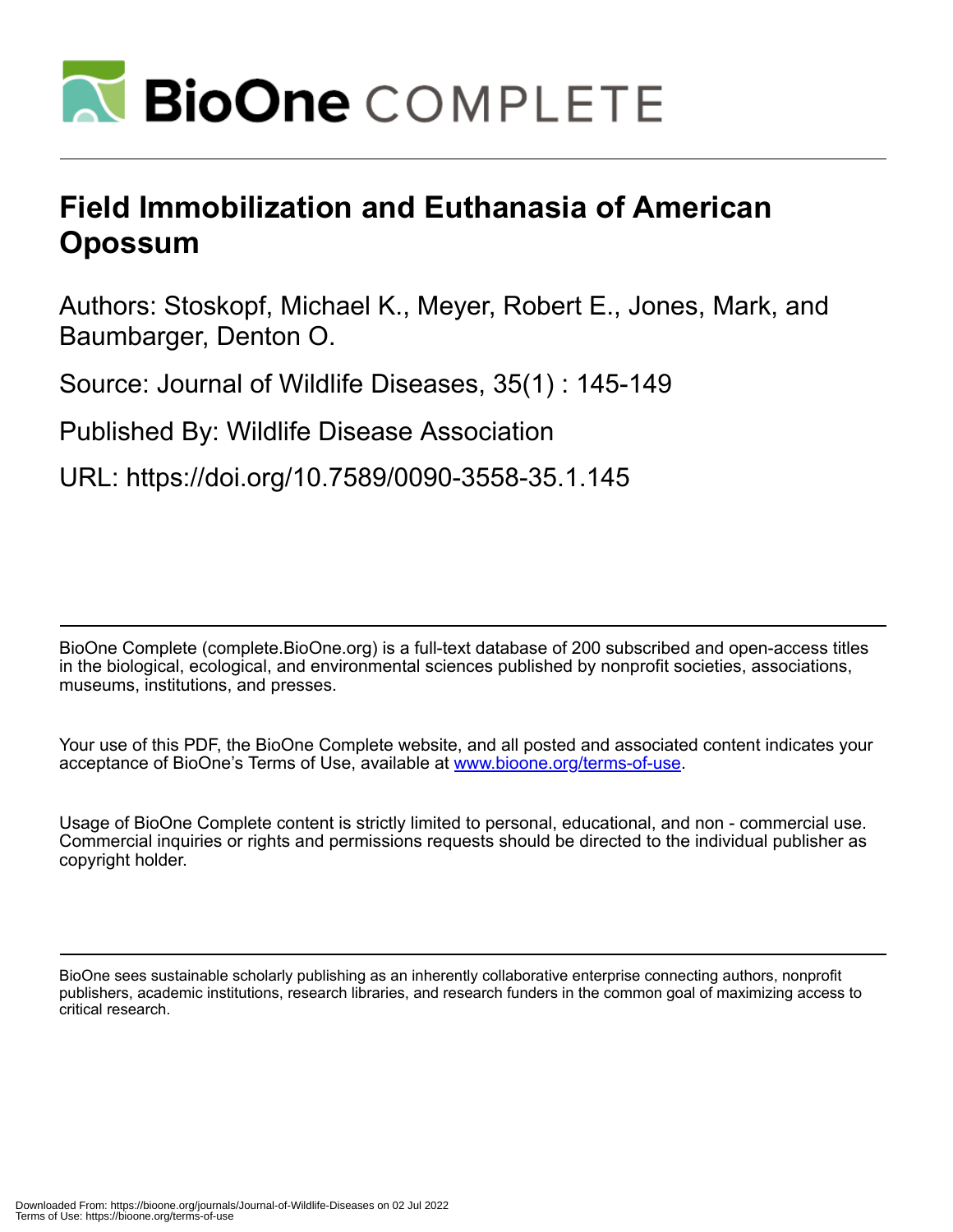## **Field Immobilization and Euthanasia of American Opossum**

**Michael K. Stoskopf**, 1,2,5 **Robert E. Meyer**, 1,3 **Mark Jones**, 1,4 **and Denton O. Baumbarger**1,4 1 Environmental Medicine Consortium, North Carolina State University, Raleigh, North Carolina 27606, USA; <sup>2</sup> Companion Animal and Special Species Medicine, College of Veterinary Medicine, North Carolina State University, Raleigh, North Carolina 27606, USA; <sup>3</sup> Anatomy, Physiology and Radiology, College of Veterinary Medicine, North Carolina State University, Raleigh, North Carolina 27606, USA; <sup>4</sup> North Carolina Wildlife Resources Commission, Raleigh, North Carolina 27604-1188, USA; <sup>5</sup> Corresponding Author (email:michael\_stoskopf@ncsu.edu).

ABSTRACT: Seventeen recently trapped opossum, *Didelphis virginiana*, (median weight 2.45  $kg; range = 1.6–5.0 kg; quartiles = 1.8–3.3 kg)$ were immobilized with either telazol (15 or 30 mg/kg) or a mixture of medetomidine (100  $\mu$ g/ kg), butorphanol (0.2 mg/kg), and ketamine HCl (10 mg/kg) based on estimated weights. Anesthetized animals were subjected to cardiac puncture for blood withdrawal and toe pinch. Euthanasia was accomplished by intracardiac administration of 1 ml of concentrated pentobarbital sodium/phenytoin solution. Weights were underestimated for 14 of 17 animals, but were within 0.5 kg of the actual weight. Both drug combinations provided rapid and calm immobilization. Median time to recumbency for the medetomidine–butorphanol–ketamine group  $(n = 5)$  was 6 min (range  $= 4$ –10 min; quartiles  $= 6$  and 8 min). The median time to recumbency was not statistically different for the low  $(n = 6)$  and high dose  $(n = 6)$  telazol groups, 3 and 3.5 min respectively (quartiles 3; 3.5 and 4; 5.5 min). The stronger heart beat with telazol immobilization facilitated cardiac puncture. All five animals administered the medetomidine–butorphanol–ketamine mixture and three of six animals given the low telazol dose reacted to cardiac puncture. Only one of six animals given the estimated 30 mg/kg dose of telazol reacted slightly to cardiac puncture. We conclude that 30 mg/kg telazol provides sufficient immobilization and analgesia to allow accurate cardiac puncture of the opossum if the procedure is performed within 5 to 10 min of recumbency. Intracardiac administration of concentrated pentobarbital sodium/phenytoin solution followed by bilateral thoracotomy provides appropriate euthanasia suitable for field situations.

*Key words*: American opossum, *Didelphis virginiana*, euthanasia, medetomidine, pentobarbital, phenytoin, telazol, tiletamine, zolazepam.

Humane euthanasia of animals killed in population manipulations is a major concern of wildlife biologists and veterinarians. The effectiveness, efficiency, and esthetics of the procedure are important to the success of a professionally conducted study. To support a study on the effects of nest predation on quail and ground nesting songbirds, a literature search was conducted to determine appropriate immobilization and euthanasia protocols for American opossum (*Didelphis virginiana*) being trapped and removed from study sites compatible with the guidelines established by the American Veterinary Medical Association (Schaumberg, Illinois, USA). The American opossum is regarded as a significant nest predator, making their removal essential to the study. Relatively little has been published on anesthesia of the opossum, and we found no studies examining modern drug combinations. The most recent full publication reported success immobilizing opossum with an i.m. dose of 20 to 25 mg/kg ketamine HCl used alone and less satisfactory results using 5 to 6 mg/kg phencyclidine HCl i.m. (Feldman and Self, 1971). A later abstract suggested use of ketamine (10 mg/kg) combined with xylazine (2.0 mg/kg) delivered i.m. after atropine sulfate (0.4 mg/kg) worked well as an induction to allow intubation prior to maintenance on halothane and oxygen (Scott and Kolata, 1982).

At the time of the initiation of the nest predation study, neither ketamine nor xylazine were considered controlled substances by the U.S. Federal Drug Administration (FDA, Washington, D.C., USA) or the North Carolina Drug Enforcement Agency (Raleigh, North Carolina, USA), reducing the paperwork and drug storage requirements for the field biologists. A combination of two parts ketamine to one part xylazine has been used successfully by the authors in a wide range of mammalian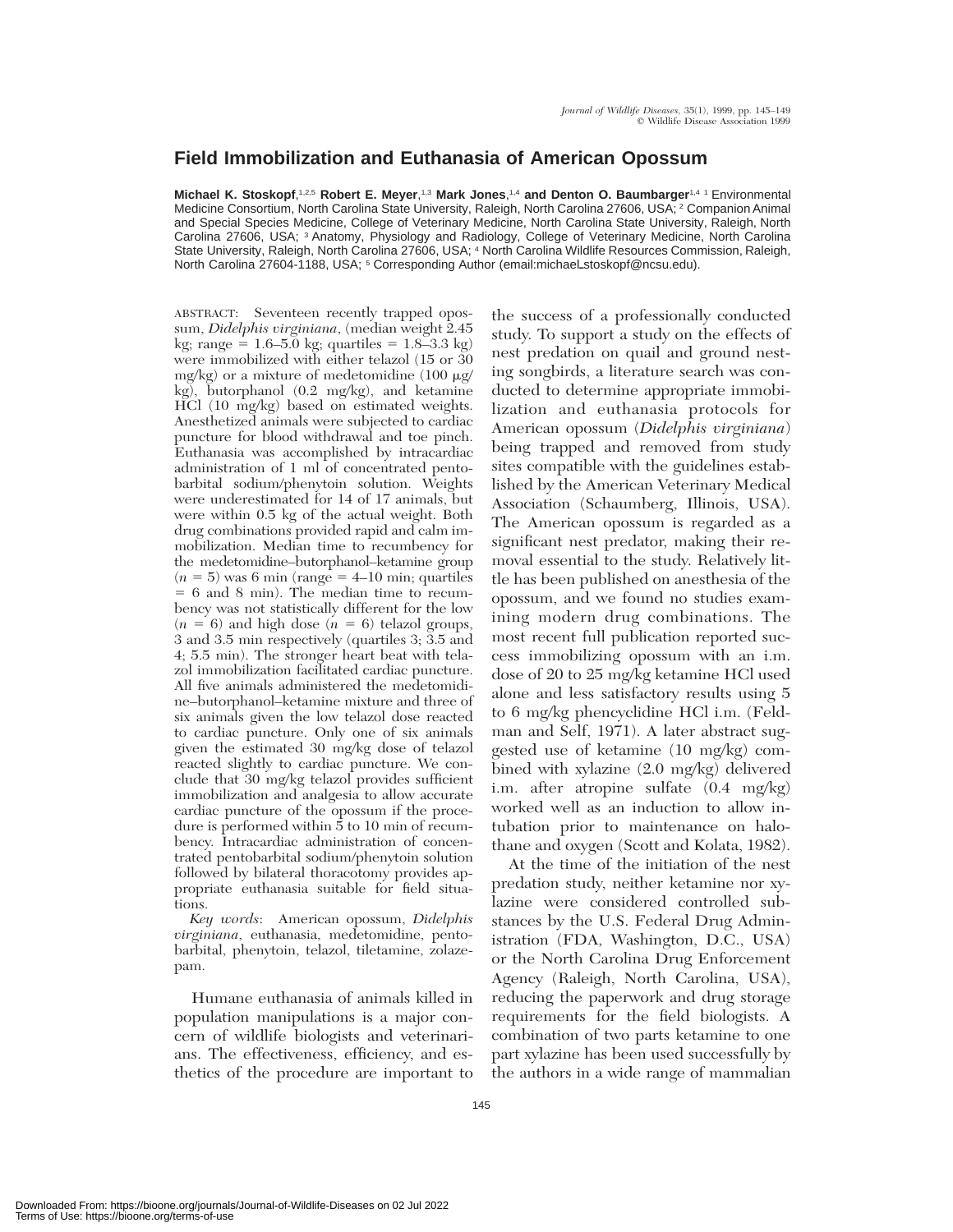species and seemed an appropriate choice for the opossum. Considering the ultimate outcome of euthanasia while under anesthesia in the study to be conducted, a dose double what is routinely used for field immobilization of free-ranging carnivores was selected. Field biologists working on the predatory study were instructed to deliver 9 mg/kg ketamine and 4.5 mg/kg xylazine intramuscularly by pole syringe to trapped opossum before handling them. Large amounts of blood were to be drawn from immobilized opossum via intracardiac puncture to obtain serum for disease prevalence studies and to assist in the euthanasia of the animals. Euthanasia was to be completed by bilateral thoracotomies creating a double pneumothorax.

Shortly it became apparent that this immobilization and euthanasia protocol was inadequate. Animals frequently failed to be completely immobilized by the first injection and induction times with repeated injections were prolonged. Immobilized animals frequently reacted to cardiac puncture and blood withdrawal. Time to death after bilateral thoracotomy was unacceptably long to the field biologists. The ketamine and xylazine dose was immediately increased to 18 mg/kg and 9 mg/kg respectively. A solution of 3% potassium chloride was dispensed to each biologist for delivery at a rate of 1 ml/kg intracardiac after drawing the required blood volume but prior to bilateral thoracotomy. This reduced the time required for immobilization and the number of animals requiring second injections, but reaction to cardiac puncture and speed of final euthanasia as judged by stoppage of the heart remained unsatisfactory to field biologists administering the protocol. This remained the situation even after the ketamine and xylazine doses were raised to 36 and 18 mg/kg respectively, and the potassium chloride dose increased to 2 ml/kg through the end of the first trapping period.

After the failure of the first dose combination, the authors interviewed colleagues with opportunities for experience in the anesthesia of the American opossum, to identify unpublished protocols to improve the immobilizations and euthanasias in the predator study. Few veterinarians or zoologists had actual experience in anesthesia of opossum. Those with experience invariably preferred inhalation agents delivered in various ways. Numerous anecdotal reports about the difficulty of adequately euthanizing opossum characterized the species as remarkably resistant to anesthetic drugs and tenacious to life. Although field use of inhalation agents can be accomplished, the dispersed nature of the study sites in the nest predation study would have made implementation unwieldy and increased the pack weight for the field biologists. The close of the first trapping year of the predator study coincided with activity on the part of the FDA to define ketamine HCl as a controlled substance in category III. The potential for this change in regulatory category combined with the unsatisfactory results of using non-controlled substances to euthanize the opossum directed our efforts toward identifying injectable agents suitable for field immobilization and euthanasia of opossum regardless of control status. Toward that end, all opossum presented to the Veterinary Teaching Hospital (VTH, Raleigh, North Carolina, USA) for euthanasia were included in a study to evaluate the efficacy of either tiletamine HCl and zolazepam (Telazol, Ft. Dodge Laboratories Inc., Ft. Dodge, Iowa, USA; 50 mg/ml tiletamine plus 50 mg/ml zolazepam) or medetomidine (Domitor, Pfizer, Lee's Summit, Missouri, USA; 100 µg/ml) and ketamine HCl (Ketaset, Ft. Dodge Laboratories Inc.; 100 mg/ml) with butorphanol tartrate (Torbugesic-SA; Ft. Dodge Laboratories Inc.; 2 mg/ml). A concentrated solution of pentobarbital sodium and phenytoin sodium (Beuthanasia-D, Schering-Plough, Kenilworth, New Jersey, USA; 390 mg/ml pentobarbital plus 50 mg/ml phenytoin) was evaluated for use as a final euthanasia agent.

Seventeen opossum (9 males and 8 fe-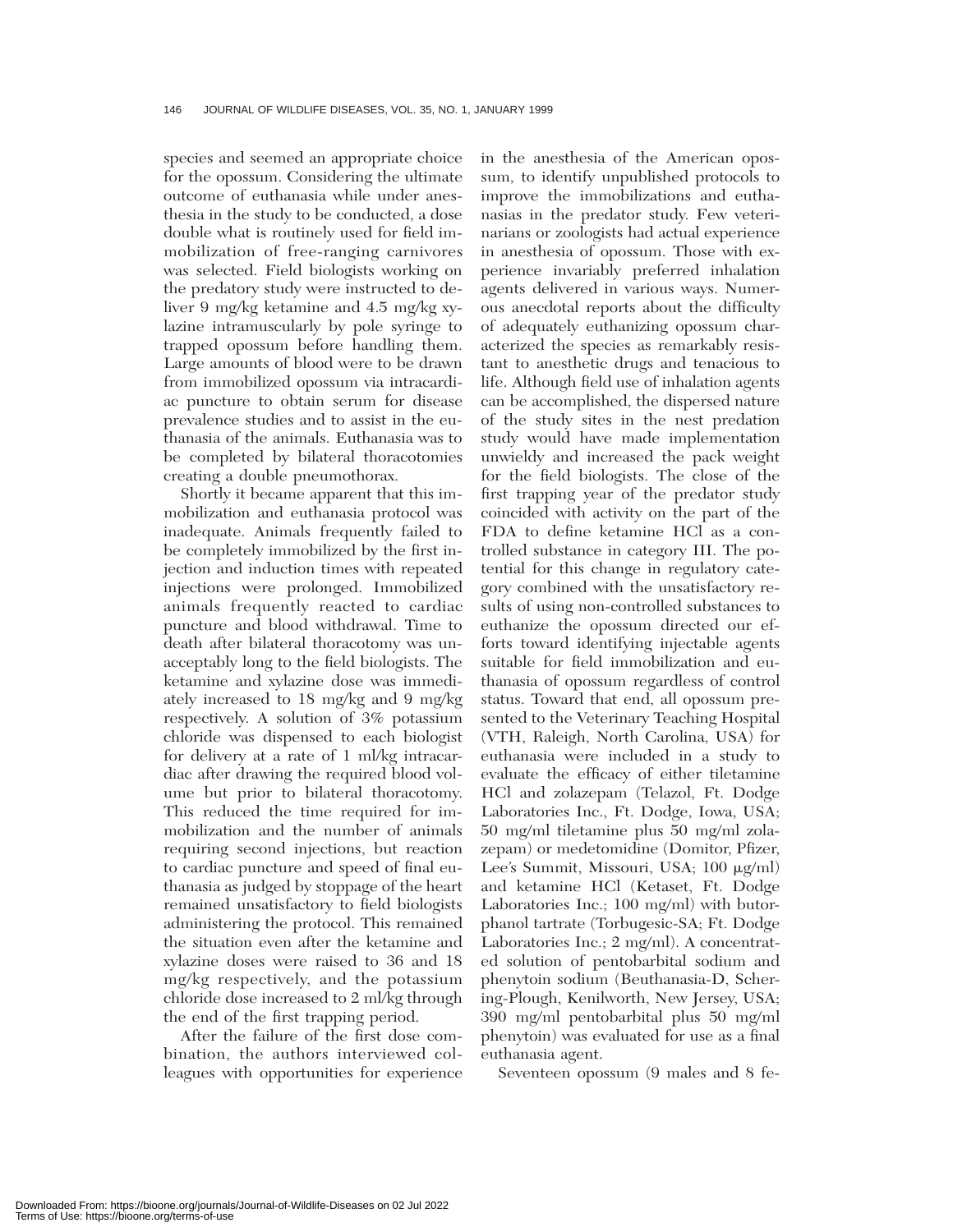males), recently trapped and transported to the VTH were immobilized and euthanized in the study. All animals were alert and active upon arrival. Their median weight was 2.45 kg (range =  $1.6 - 5.0$  kg; quartiles  $= 1.8 - 3.3$  kg). Initial weights of the animals were estimated, as would be the case in the field. Actual weights to the nearest 0.1 kg were measured after euthanasia. Immobilization doses based on estimated weights to the nearest kg were delivered by pole syringe to simulate field delivery conditions. Time to recumbency was recorded in minutes when the recumbent injected animal failed to respond to gentle prodding with a pole. Withdrawal reflex was judged by pinching a toe firmly with a mosquito forceps. Blink and aural twitch reflexes were judged by gentle placement of the tip of the forceps near the medial canthus of the eye or into the aural canal respectively.

After an animal was judged recumbent, cardiac puncture was accomplished by feeling the beating heart through the thoracic wall with index finger and thumb placed on opposite sides the chest and directing an 18 gauge 3.8 cm needle attached to a 35 ml syringe into the heart. Twenty to 35 ml of blood was withdrawn except in the first animal receiving a given dosage regimen. For that animal, blood was withdrawn until the mucous membranes became pale and blood could no longer be withdrawn, or until the animal began to open and close its jaws, move its legs, or adjust position, whichever occurred first. When blood drawing was completed, the needle was left in place and one ml of concentrated pentobarbital sodium/phenytoin solution administered by a separate syringe through the same needle. Movement of the disconnected needle was then monitored to determine the time required for the heart to stop beating. If the heart continued to beat for 5 min, an additional 1 ml of pentobarbital sodium/phenytoin was administered intracardiac. Cessation of heart beat was confirmed by bilateral thoracotomy using a disposable scalpel blade. This procedure resulted in suitable, confirmed euthanasia within 1 to 4 min.

Three animals that were very reactive to cardiac puncture or blood withdrawal were given 2 ml concentrated pentobarbital sodium/phenytoin intraperitoneally to evaluate this as an alternative approach in field situations where initial immobilization with the first intramuscular injection failed. Reactivity was judged over time in these animals by evaluating withdrawal reflexes and subjective assessment of the palpability of the heart's contractions through the chest wall. Two of the three animals which received this treatment became quiet within 5 min, and tolerated intracardiac puncture before succumbing to administration of 1 ml of concentrated pentobarbital sodium/phenytoin intracardiac. The third animal remained reactive to toe pinch at 5 min and was given a second intraperitoneal dose of 2 ml which provided good analgesia for euthanasia by intracardiac injection.

A total of 12 animals received telazol. Six opossum (three males and three females) received an estimated dose of 15 mg/kg telazol. The actual median dose delivered based on actual body weights was 16.2 mg/kg (range =  $6.0$ –18.75 mg/kg). Six opossum (two males and four females) received an estimated dose of 30 mg/kg telazol. The actual median dose delivered in those animals was 28.6 mg/kg (range  $=$ 22.0–37.5 mg/kg). Five (four males and one female) animals received a mixture of medetomidine, butorphanol and ketamine HCl at an estimated rate of 100  $\mu$ g/kg medetomidine, 0.2 mg/kg butorphanol and 10 mg/kg ketamine HCl. The actual median doses delivered were 91 mg/kg meditomidine (range =  $94-80 \mu g/kg$ ); 0.18 mg/ kg butorphanol (range  $= 0.16-0.19$  mg/ kg); and 9.1 mg/kg ketamine HCl (range  $= 8.0 - 9.4$  mg/kg).

Statistical comparisons between groups used the Wilcoxon Rank Sum Test for nonparmetric data and evaluation for correlations employed the Olmstead and Tu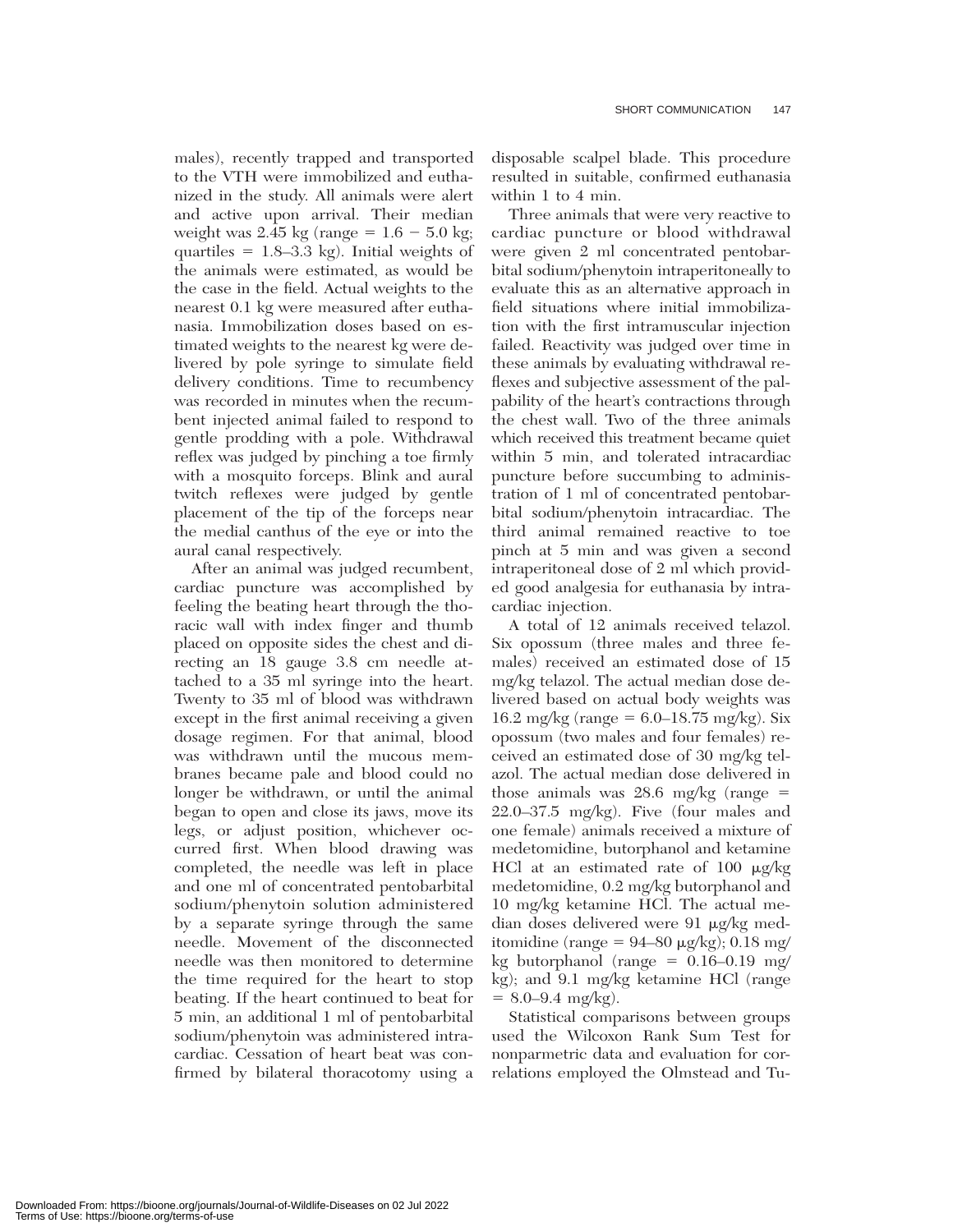key's Corner Test for Association (Sokal and Rohlf, 1981).

Body weight was underestimated in 14 of 17 animals, although weight estimates were generally within 0.5 kg of the actual weight. Both drug combinations provided rapid and calm immobilization with the longest time to recumbency being 10 min in one animal receiving the medetomidine–butorphanol–ketamine mixture. Median time to recumbency for the medetomidine–butorphanol–ketamine group was 6 min with a range of 4 to 10 min and quartiles of 6 and 8 min. The median time to recumbency was not statistically different for the low and high dose telazol groups, 3 and 3.5 min respectively (quartiles 3; 3.5 and 4; 5.5 min). Time to recumbency was not completely correlated with actual dose delivered in any treatment group. This could have been because of the use of the pole syringe, making precise delivery to the same muscle mass and injection depth unlikely.

A marked response to cardiac puncture was noted in all five animals administered the medetomidine–butorphanol–ketamine mixture. This was characterized by a sharp twitch of the body upon needle insertion, often followed by jaw flexing, muscle twitching and/or purposeful twisting of the body. The heart beat was quite weak in this group of animals, making it more difficult to accurately position the needle for cardiac puncture. By comparison, the strong jump at needle insertion was not present, nor were the purposeful muscle movements nearly so strong or extensive in the low dose telazol group, although three animals of six responded in some way during cardiac puncture and blood withdrawal. The heart beat was uniformly very strong and easily palpated. These advantages over the medetomidine–butorphanol–ketamine mixture, combined with the easier logistics associated with telazol's availability as a prepared commercial mixture led us to abandon the medetomidine– butorphanol–ketamine mixture and evaluate a higher dose of telazol.

The withdrawal of blood until reaction in one animal of each dose group was based on assessment of the reactions observed in the animals immobilized with ketamine and xylazine mixtures in the first year of the predator study. It appeared that these were likely undirected autonomic movements potentially mediated by high sympathetic tone, possibly in response to acute loss of blood volume. In these studies, withdrawal of 60 to 70 ml of blood (40 to 50% of circulating blood volume assuming a total blood volume of 57 ml/kg, range  $= 44.5 - 69.8$  ml/kg) (Burke, 1954 cited in Altman and Dittmer, 1974), induced jaw opening and closing, muscle twitching and movement of the limbs in an undirected manner regardless of the drug mixture or dose administered. Similar movements were seen with removal of as little as 35 ml of blood in one other animal. Although further physiologic studies would be necessary to confirm it, our impression is that these movements are indeed unconscious autonomically mediated responses to rapid loss of blood volume. To avoid these responses, the field protocol has been modified to collect only 30 ml of blood from each individual.

One animal of six in the high dose telazol group reacted slightly during the cardiac blood withdrawal procedure. That animal received one of the lowest doses based on actual weight in the group (23.1 mg/kg). It also was handled approximately 10 min later after recumbency than other animals in the high dose telazol group. Subjective assessment of the results of the 17 immobilizations conducted in these trials suggests that a 30 mg/kg dose of telazol administered intramuscularly should provide sufficient immobilization and analgesia to allow accurate cardiac puncture of the opossum, particularly if the procedure is performed within 5 to 10 min of the time when the animal becomes completely recumbent. This recommendation is only for animals destined for euthanasia without recovery. It is likely that a lower dose would be more appropriate for animals be